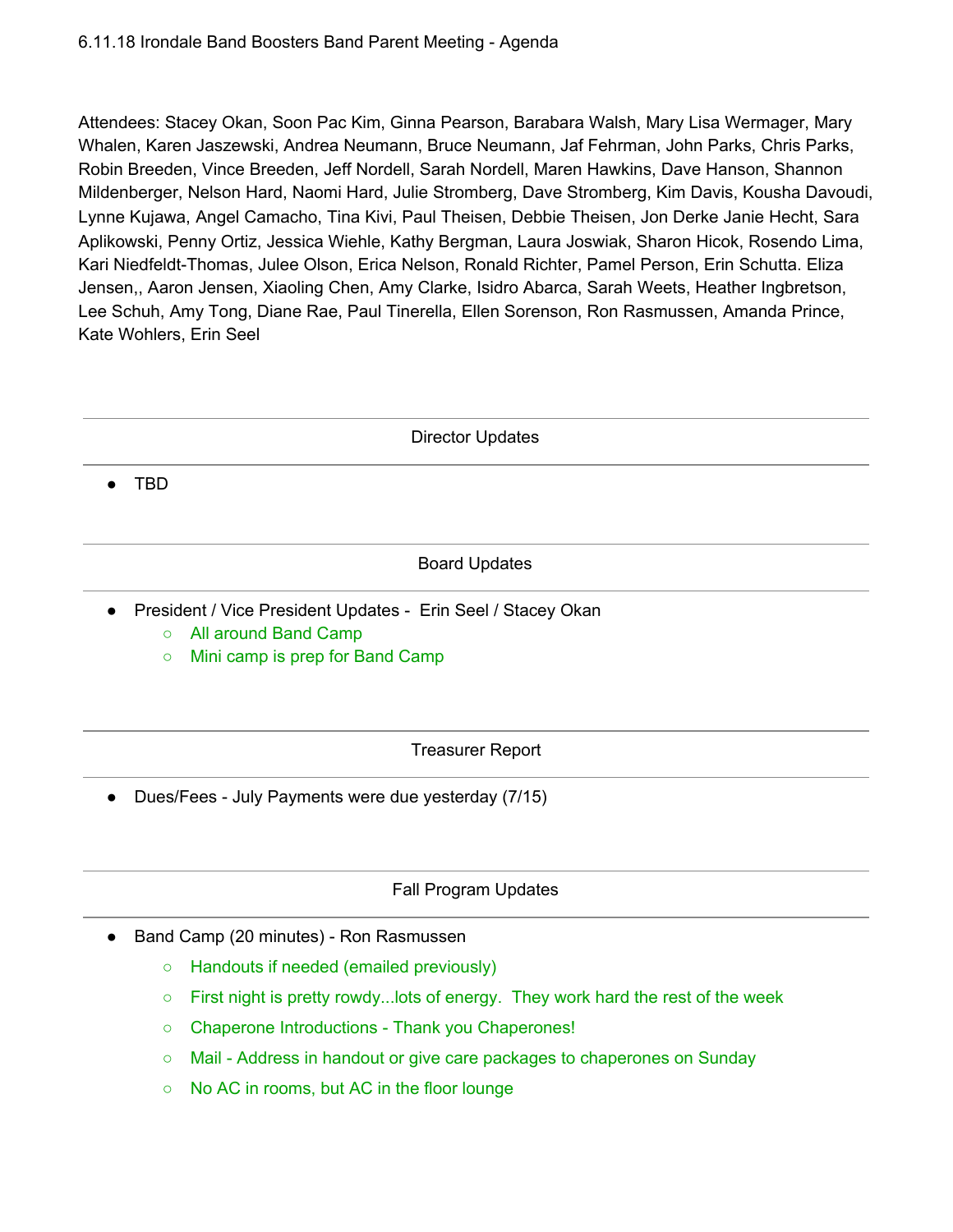- Kids spend morning on football field
- First Aid wherever the kids are. Always a chaperone and staff when kids are practicing
- Medications. Controlled Meds need to be turned into the chaperones. Must be in original box. Turn in Sunday to Alicia Graf.
- Stay in dorms. Basic linens provided. Suggest bringing pillow.
- Bring a couple of pair of shoes...tennis shoes with support
- Spending money Book Store, ordering pizza, lunch stop on the way
- Open swimming \$2
- Don't lose Room Key (\$\$)
- Thursday Open House Performance is at 9 pm. People encourage to come. Open to the public
- Parents not allowed in the dorms
- Pictures will be posted daily (don't worry if kids don't look happy:))
- $\circ$  Provide parent contact info if parent is not going to be in town + If late drop off or early pickup
- Supplies 4000 9 ounce cups, Powdered Gatorade (NOT RED), prizes and silly toys, dollar store, \$5 gift card, junk food (nothing that melts), snacks
- Lounges have refrigerators and microwaves
- Dress-up days everyday, Lounge decorating day (not rooms this year)
- Kids must carry everything
- Seniors have a tradition of Thursday night LARP- Live Action Role Play
- THANK YOU RON AND ELLEN for planning, organizing and working Band Camp!
- ACTION ITEM: Chris to update the calendar for updated departure/arrival times
	- Sunday: Arrive at Irondale at 1:30 to check-in/pack bus. Bus Departs Irondale for Morris at 2:30
	- Friday: Bus departs Morris at 9 am and arrives at Irondale around noon. (Note: Kids are expected to help unload the bus and trailer before being dismissed)
- **● Current dates/times on [www.irondalebands.org](http://www.irondalebands.org/)**
- **● Picture Site - <https://sites.google.com/site/marchingknightsirondale/>**
- Group Raffle Sales 7/29
	- Volunteer Opportunity: Drivers needed!!
	- Sell 15 before Camp, kids get a \$20 gift card
	- Kids do not provide own raffle calendars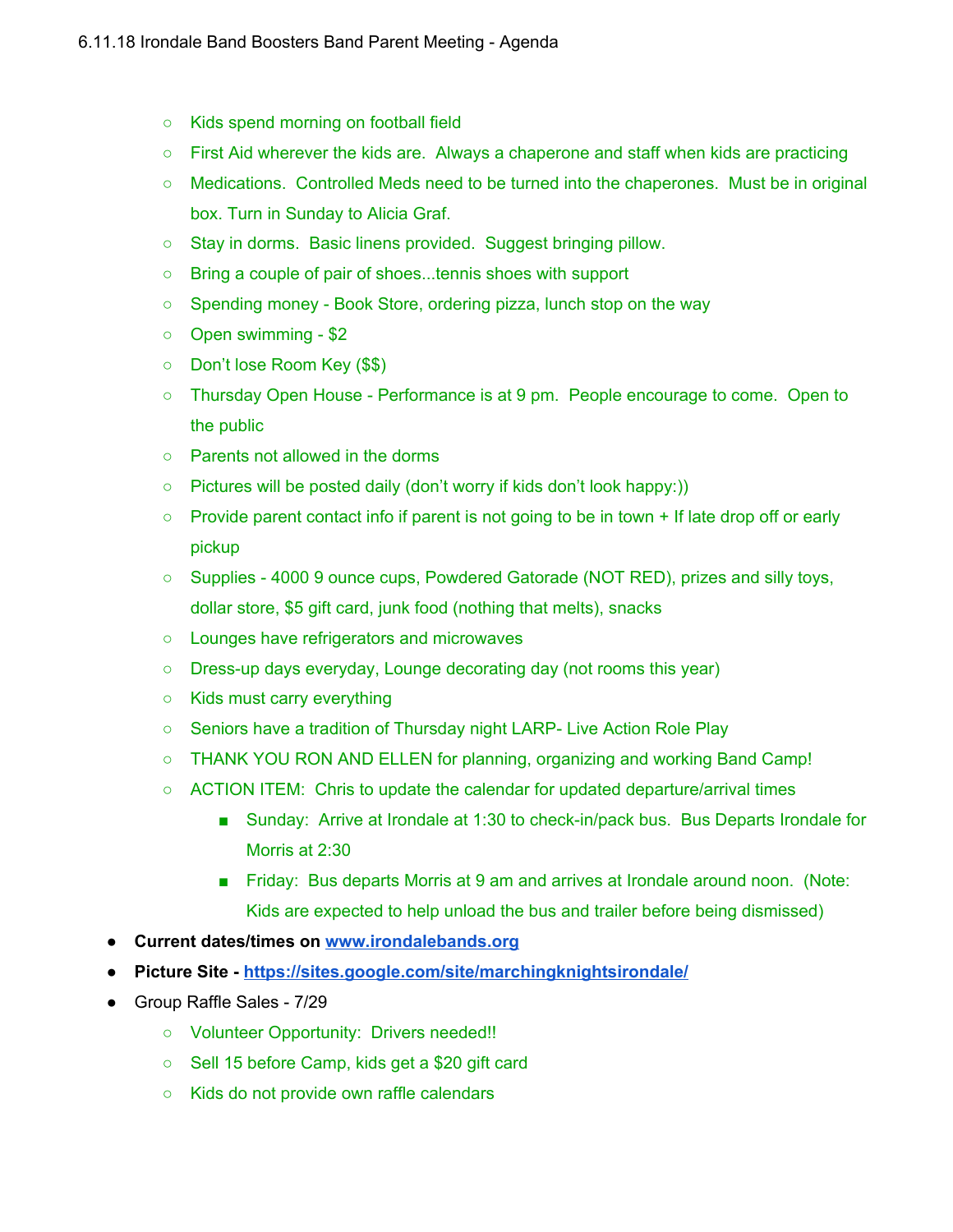- Mandatory
- New credit process to distribute sales evenly across those that participate in the sales
- National Night Out 8/7 (TBD)
	- Planning phase
	- New Brighton and Mounds View
	- Pop-up bands to follow the fire/police departments
	- Need to finalize details with the cities
	- Working on a flyer. Can't solicit donations.
	- Great exposure
- Parade- Stockyard Days: 8/9
- Parade- Moundsview Festival in the Park: 8/18
- Picture Day: 8/20 (2 4:30 pm) NEW DATE
- Group Raffle Sales 8/22
	- Only required if student hasn't sold 25
	- Others would be welcome to join
- Parade- MN State Fair: 8/24 2 pm parade
	- Student can stay at the fair with parent permission (student is responsible for getting someone to bring instrument back
- MOTK Mark your calendars now! 9/29/18
	- Volunteer Opportunity: Chairs/Co-chairs
	- Music of the Knight Home show competition.
	- Will need all hands on deck to volunteer
	- Sub-Committees chairs will be reaching out in August
	- Largest event on Irondale Campus
	- Planning kicks off at end of August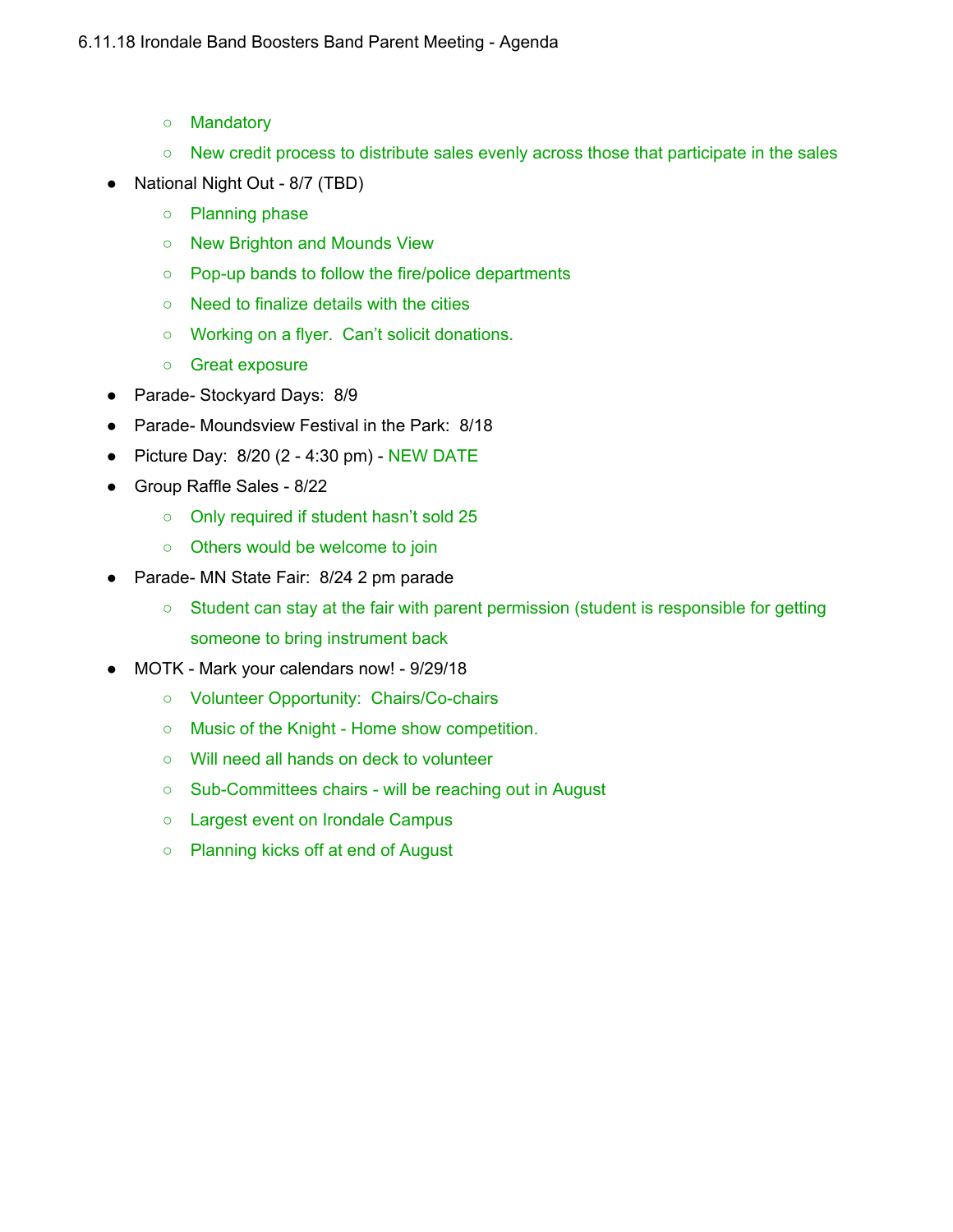### General Updates

- 2018 2019 Executive Board Elections
	- Vice President
	- Secretary
	- Treasurer
	- Parent At Large
- Band Apparel Designs are in progress and will be available in the next 4 weeks. Suggestions to Jen Tinerella
- Junior Flag Line Grades 4 8; contact Jen if you have a student who is interested
- Social Media can we have a closed facebook page to communicate needs? Eliza Jensen to investigate.
- Request to share rides/carpooling
- Thank you to folks who helped with the trailer! Final painting and work will be done this week -Wednesday.
- Hemming pants tonight.

## Fundraising and Volunteer Needs

- **Golf Tournament** 
	- Lots of fun! Pics on FB. Will have second annual. 40+ people attended.
- **Excel Energy Volunteers** 
	- 24/25/26 and Labor Day weekend
	- Volunteers get \$18/hour donated to the charity (Not an "employee" as was the case with Superbowl Live)
	- Requires a background check
	- 15 volunteers who can work 2 shifts (4-6 hour shifts, day/evening)
	- 18 or older
	- Proceeds go to the general fund
	- Sign Ups by end of this week email is coming soon
- Business Sponsorship Jessica
	- Marching Band is self-funded
	- Keep high quality marching band and the fees down through fundraisers and sponsorship
	- \$300 \$5,000 are the packages available